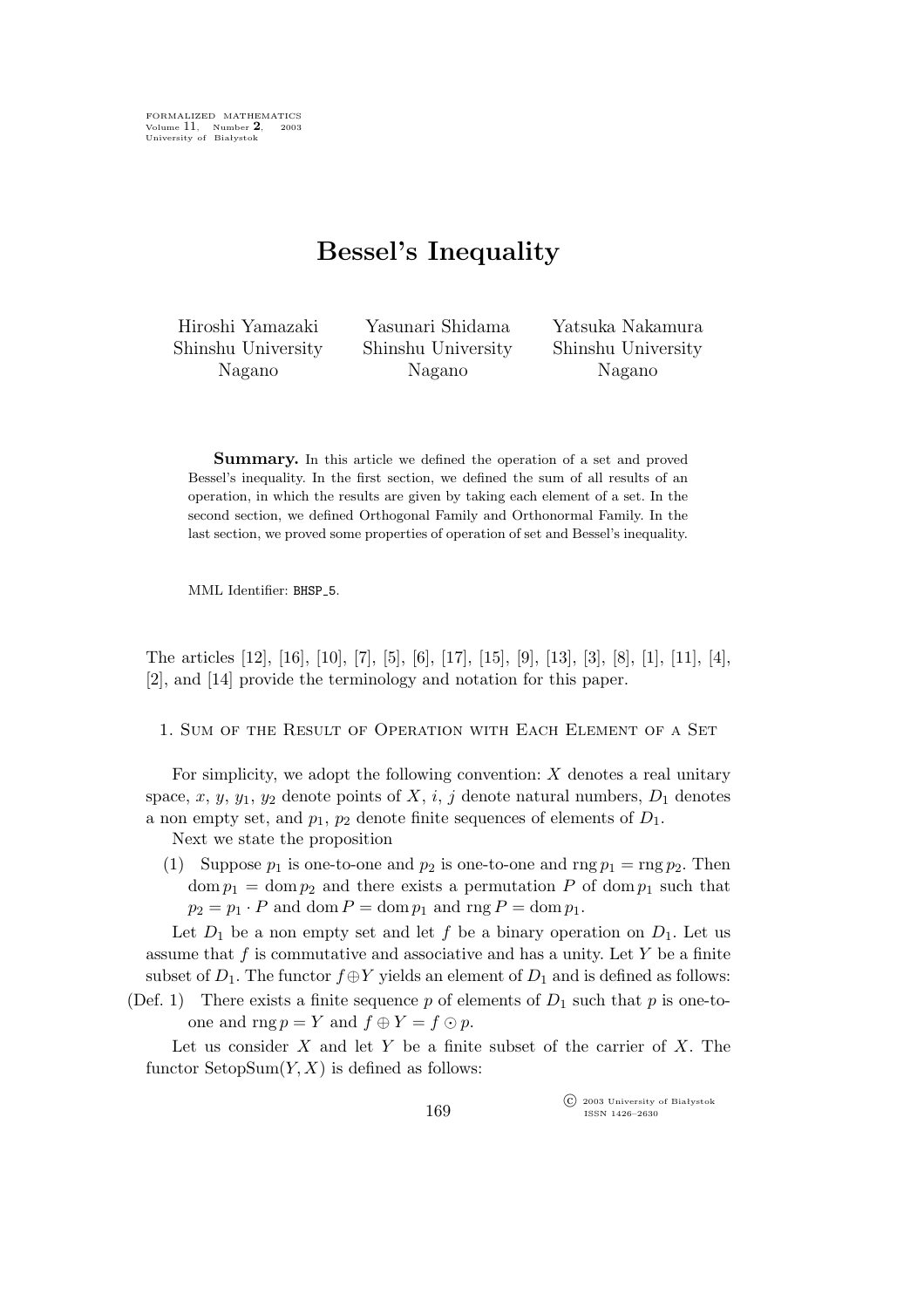$(\text{Def. 2}) \quad \text{SetopSum}(Y, X) = \begin{cases} (\text{the addition of } X) \oplus Y, & \text{if } Y \neq \emptyset, \\ 0 & \text{otherwise.} \end{cases}$  $0_X$ , otherwise.

Let us consider  $X, x$ , let  $p$  be a finite sequence, and let us consider  $i$ . The functor  $PO(i, p, x)$  is defined by:

(Def. 3) PO $(i, p, x)$  = (the scalar product of  $X$ ) $(\langle x, p(i) \rangle)$ .

Let  $D_2$ ,  $D_1$  be non empty sets, let F be a function from  $D_1$  into  $D_2$ , and let p be a finite sequence of elements of  $D_1$ . The functor  $FuncSeq(F, p)$  yielding a finite sequence of elements of  $D_2$  is defined as follows:

(Def. 4) FuncSeq $(F, p) = F \cdot p$ .

Let  $D_2$ ,  $D_1$  be non empty sets and let f be a binary operation on  $D_2$ . Let us assume that  $f$  is commutative and associative and has a unity. Let  $Y$  be a finite subset of  $D_1$  and let F be a function from  $D_1$  into  $D_2$ . Let us assume that  $Y \subseteq$  dom F. The functor setopfunc $(Y, D_1, D_2, F, f)$  yielding an element of  $D_2$  is defined by:

(Def. 5) There exists a finite sequence p of elements of  $D_1$  such that p is one-toone and rng  $p = Y$  and setopfunc $(Y, D_1, D_2, F, f) = f \odot \text{FuncSeq}(F, p)$ .

Let us consider  $X$ ,  $x$  and let  $Y$  be a finite subset of the carrier of  $X$ . The functor SetopPreProd $(x, Y, X)$  yields a real number and is defined by the condition (Def. 6).

## (Def. 6) There exists a finite sequence  $p$  of elements of the carrier of  $X$  such that

- (i)  $p$  is one-to-one,
- (ii)  $\text{rng } p = Y$ , and
- (iii) there exists a finite sequence q of elements of R such that dom  $q =$ dom p and for every i such that  $i \in \text{dom } q$  holds  $q(i) = \text{PO}(i, p, x)$  and SetopPreProd $(x, Y, X) = +_{\mathbb{R}} \odot q$ .

Let us consider  $X$ ,  $x$  and let  $Y$  be a finite subset of the carrier of  $X$ . The functor  $\text{SetopProd}(x, Y, X)$  yielding a real number is defined as follows:

(Def. 7) SetopProd
$$
(x, Y, X)
$$
 =  $\begin{cases} \text{SetopPreProd}(x, Y, X), & \text{if } Y \neq \emptyset, \\ 0, & \text{otherwise.} \end{cases}$ 

#### 2. Orthogonal Family and Orthonormal Family

Let us consider  $X$ . A subset of the carrier of  $X$  is said to be an orthogonal family of  $X$  if:

(Def. 8) For all x, y such that  $x \in \text{it}$  and  $y \in \text{it}$  and  $x \neq y$  holds  $(x|y) = 0$ .

The following proposition is true

(2)  $\emptyset$  is an orthogonal family of X.

Let us consider  $X$ . Observe that there exists an orthogonal family of  $X$  which is finite.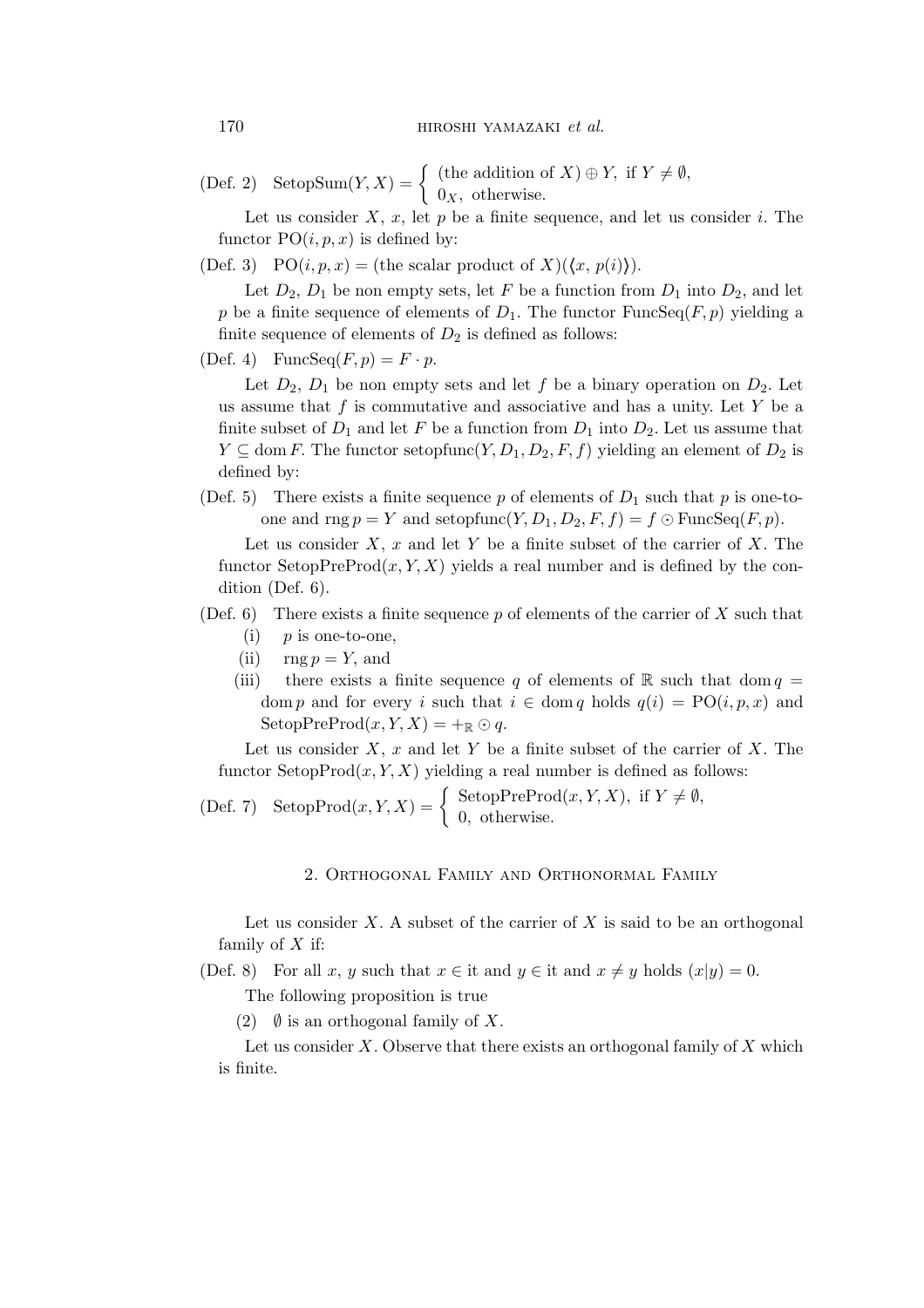Let us consider  $X$ . A subset of the carrier of  $X$  is said to be an orthonormal family of  $X$  if:

(Def. 9) It is an orthogonal family of X and for every x such that  $x \in \text{it holds}$  $(x|x) = 1.$ 

One can prove the following proposition

(3)  $\emptyset$  is an orthonormal family of X.

Let us consider  $X$ . One can check that there exists an orthonormal family of X which is finite.

The following proposition is true

(4)  $x = 0$ <sub>X</sub> iff for every y holds  $(x|y) = 0$ .

### 3. Bessel's Inequality

We now state a number of propositions:

- $(5)$   $||x+y||^2 + ||x-y||^2 = 2 \cdot ||x||^2 + 2 \cdot ||y||^2.$
- (6) If x, y are orthogonal, then  $||x + y||^2 = ||x||^2 + ||y||^2$ .
- (7) Let p be a finite sequence of elements of the carrier of X. Suppose len  $p \geqslant$ 1 and for all i, j such that  $i \in \text{dom } p$  and  $j \in \text{dom } p$  and  $i \neq j$  holds (the scalar product of  $X(\langle p(i), p(j) \rangle) = 0$ . Let q be a finite sequence of elements of R. Suppose dom  $p = \text{dom } q$  and for every i such that  $i \in \text{dom } q$ holds  $q(i)$  = (the scalar product of  $X(\langle p(i), p(i) \rangle)$ ). Then ((the addition of  $X \odot p$ <sup>*|*</sup>(the addition of  $X \odot p$ *)* = +<sub>R</sub>  $\odot q$ .
- (8) Let p be a finite sequence of elements of the carrier of X. Suppose len  $p \geqslant$ 1. Let q be a finite sequence of elements of R. Suppose dom  $p = \text{dom } q$  and for every i such that  $i \in \text{dom } q$  holds  $q(i) =$  (the scalar product of X)( $\langle x, \rangle$  $p(i)$ ). Then  $(x|$ (the addition of  $X \odot p$ )) = +<sub>R</sub>  $\odot q$ .
- (9) Let S be a finite non empty subset of the carrier of X and F be a function from the carrier of X into the carrier of X. Suppose  $S \subseteq \text{dom } F$  and for all  $y_1, y_2$  such that  $y_1 \in S$  and  $y_2 \in S$  and  $y_1 \neq y_2$  holds (the scalar product of  $X$ ) $(\langle F(y_1), F(y_2) \rangle$  = 0. Let H be a function from the carrier of X into R. Suppose  $S \subseteq$  dom H and for every y such that  $y \in S$  holds  $H(y) =$  (the scalar product of  $X$ )( $\langle F(y), F(y) \rangle$ ). Let p be a finite sequence of elements of the carrier of X. Suppose p is one-to-one and rng  $p = S$ . Then (the scalar product of  $X$ )( $\langle$ the addition of  $X \odot$  FuncSeq $(F, p)$ , the addition of  $X \odot \text{FuncSeq}(F, p)$ ) = +<sub>R</sub>  $\odot$  FuncSeq(*H*, *p*).
- (10) Let S be a finite non empty subset of the carrier of X and F be a function from the carrier of X into the carrier of X. Suppose  $S \subseteq \text{dom } F$ . Let H be a function from the carrier of X into R. Suppose  $S \subseteq$  dom H and for every y such that  $y \in S$  holds  $H(y) =$  (the scalar product of  $X$ ) $(\langle x, F(y) \rangle)$ . Let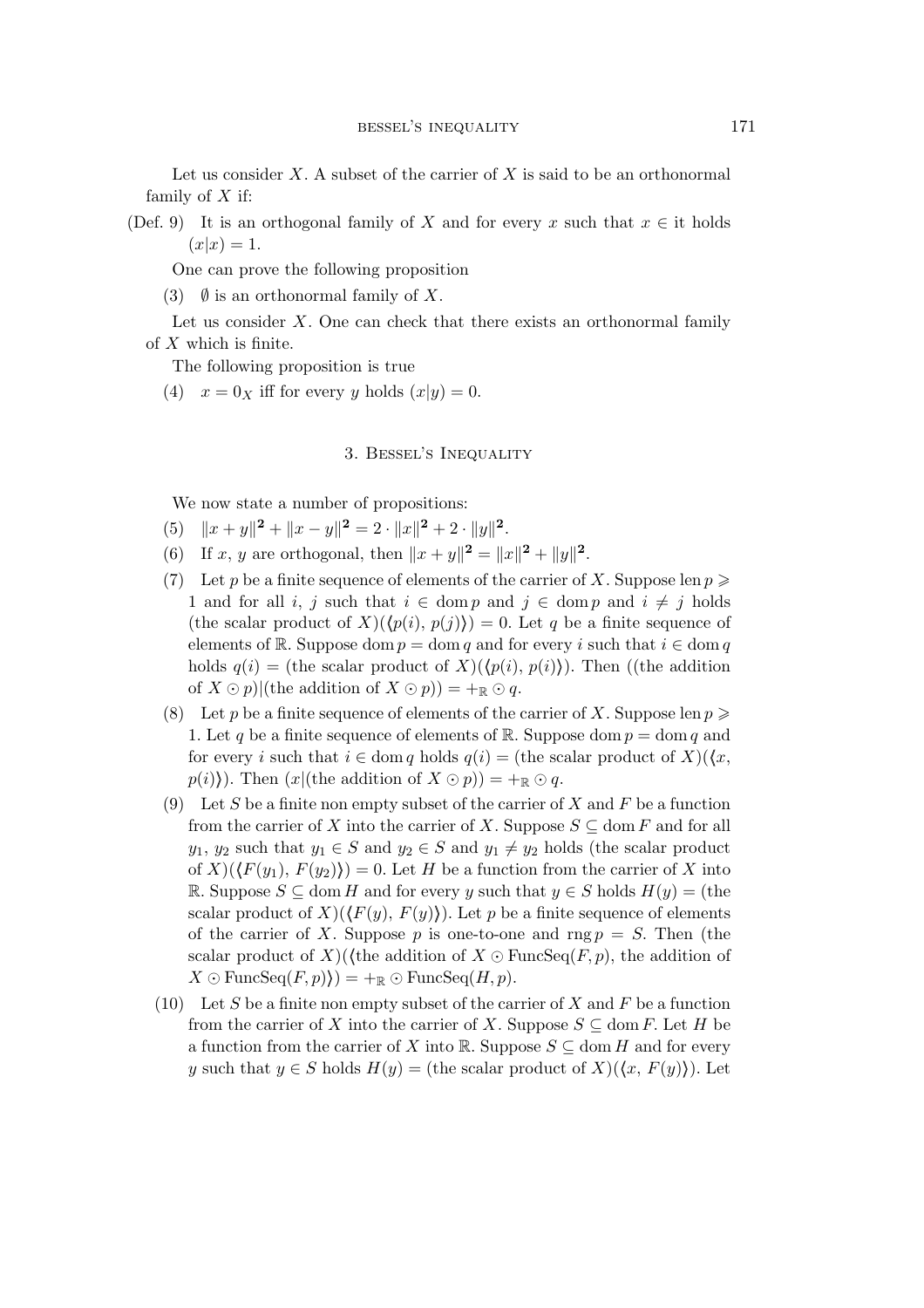p be a finite sequence of elements of the carrier of X. Suppose  $p$  is oneto-one and rng  $p = S$ . Then (the scalar product of X)( $\langle x, \rangle$  the addition of  $X \odot \text{FuncSeq}(F, p)$ } = +<sub>R</sub>  $\odot$  FuncSeq(*H*, *p*).

- (11) Let given X. Suppose the addition of X is commutative and associative and the addition of X has a unity. Let given x and S be a finite orthonormal family of X. Suppose S is non empty. Let  $H$  be a function from the carrier of X into R. Suppose  $S \subseteq \text{dom } H$  and for every y such that  $y \in S$ holds  $H(y) = (x|y)^2$ . Let F be a function from the carrier of X into the carrier of X. Suppose  $S \subseteq \text{dom } F$  and for every y such that  $y \in S$  holds  $F(y) = (x|y) \cdot y$ . Then  $(x| \text{setopfunc}(S, \text{the carrier of } X, \text{ the carrier of } X,$ F, the addition of X)) = setopfunc(S, the carrier of X, R, H,  $+_{\mathbb{R}}$ ).
- (12) Let given X. Suppose the addition of X is commutative and associative and the addition of  $X$  has a unity. Let given  $x$  and  $S$  be a finite orthonormal family of X. Suppose  $S$  is non empty. Let  $F$  be a function from the carrier of X into the carrier of X. Suppose  $S \subseteq \text{dom } F$  and for every y such that  $y \in S$  holds  $F(y) = (x|y) \cdot y$ . Let H be a function from the carrier of X into R. Suppose  $S \subseteq \text{dom } H$  and for every y such that  $y \in S$ holds  $H(y) = (x|y)^2$ . Then (setopfunc(S, the carrier of X, the carrier of X, F, the addition of X $||$ setopfunc $(S,$  the carrier of X, the carrier of X, F, the addition of X)) = setopfunc(S, the carrier of X,  $\mathbb{R}, H, +_{\mathbb{R}}$ ).
- $(13)$  Let given X. Suppose the addition of X is commutative and associative and the addition of  $X$  has a unity. Let given  $x$  and  $S$  be a finite orthonormal family of  $X$ . Suppose  $S$  is non empty. Let  $H$  be a function from the carrier of X into R. Suppose  $S \subseteq \text{dom } H$  and for every y such that  $y \in S$  holds  $H(y) = (x|y)^2$ . Then setopfunc(S, the carrier of X,  $\mathbb{R}, H, +_{\mathbb{R}} \leqslant \|x\|^2.$
- (14) Let  $D_2$ ,  $D_1$  be non empty sets and f be a binary operation on  $D_2$ . Suppose f is commutative and associative and has a unity. Let  $Y_1$ ,  $Y_2$  be finite subsets of  $D_1$ . Suppose  $Y_1$  misses  $Y_2$ . Let F be a function from  $D_1$  into  $D_2$ . Suppose  $Y_1$  ⊆ dom F and  $Y_2$  ⊆ dom F. Let Z be a finite subset of  $D_1$ . If  $Z = Y_1 \cup Y_2$ , then setopfunc $(Z, D_1, D_2, F, f)$  $f(\operatorname{setopfunc}(Y_1, D_1, D_2, F, f), \operatorname{setopfunc}(Y_2, D_1, D_2, F, f)).$

#### **REFERENCES**

- [1] Grzegorz Bancerek. Cardinal numbers. *Formalized Mathematics*, 1(**2**):377–382, 1990.
- [2] Grzegorz Bancerek and Krzysztof Hryniewiecki. Segments of natural numbers and finite sequences. *Formalized Mathematics*, 1(**1**):107–114, 1990.
- [3] Czesław Byliński. Binary operations. *Formalized Mathematics*, 1(**1**):175–180, 1990.
- [4] Czesław Byliński. Functions and their basic properties. *Formalized Mathematics*, 1(**1**):55– 65, 1990.
- [5] Czesław Byliński. Functions from a set to a set. *Formalized Mathematics*, 1(**1**):153–164, 1990.
- [6] Agata Darmochwał. Finite sets. *Formalized Mathematics*, 1(**1**):165–167, 1990.